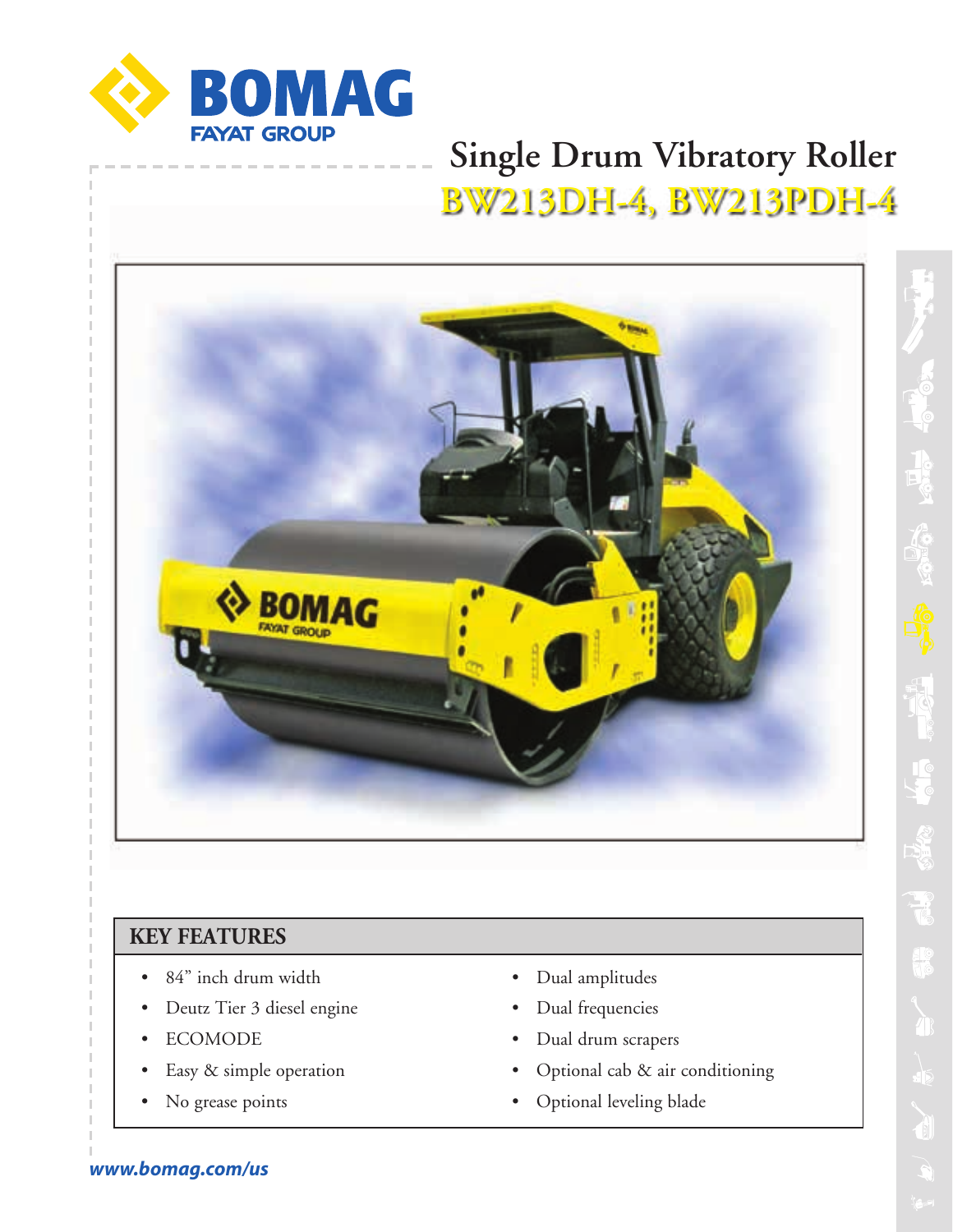# **BW213-4 Series**



## n *Dash 4 series – the next generation with improved production and performance features…*

With two models the DH and PDH provide enhanced design, comfort and performance. BOMAG sets the standard for single drum rollers in the compaction industry. There have been no compromises in performance, productivity and operator comfort. Additional value for the end-user comes with increased performance with these models:

- The high grade **DH-4** is a smooth drum model intended primarily for the compaction of granular and mixed soil materials.
- The high grade **PDH-4** is a pad drum model specific for cohesive and semi-cohesive material types..

#### n **Applications:**

- Highway construction and maintenance
- Residential and commercial construction
- Parking lots
- Landfill



*BW213PDH-4 w/ optional cabin*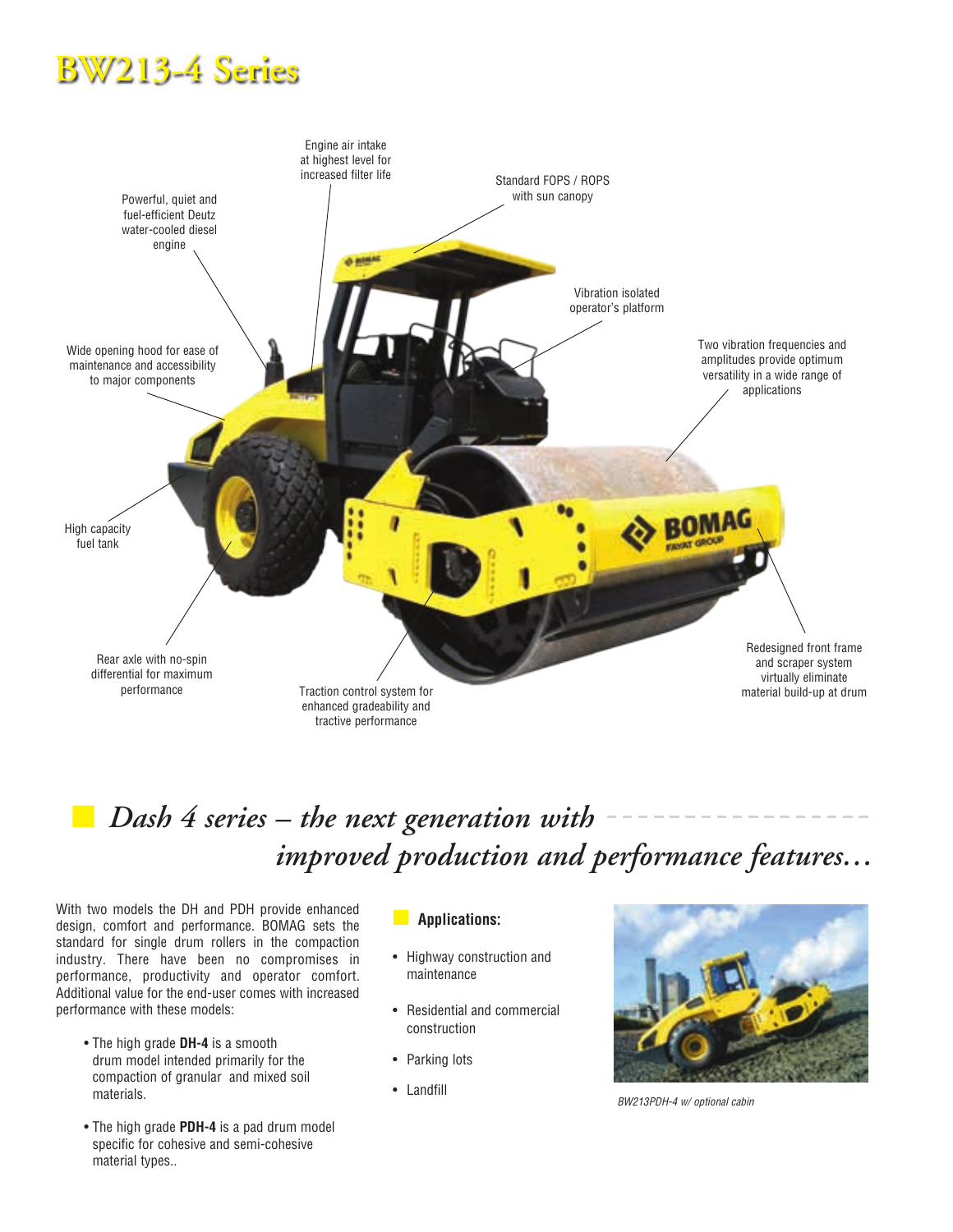## *Featuring…*



*Ergonomic Layout of Controls Provides Precise Operation*



*Dash display shown is typical for DH and PDH models*

#### **n** Operation is Safer & Easier:

- Increased forward and rearward visibility for improved job site safety.
- Extremely low noise levels at the operator's ears, even with vibration.
- Increased platform space reduces operator fatigue.
- Operator controls comfortably and strategically positioned for natural movement and easy reach.
- Simple single lever control for both travel direction, speed and vibration.
- Vibration isolated platform with multiposition adjustable suspension seat for a more comfortable work environment.

## *Traction control system maximizes gradeability and tractive effort*

#### **n Achieve Maximum Productivity:**

- Increased productivity leads to higher profits and better equipment ROI.
- Higher frame to drum weight ratio ensures efficient compaction performance.
- Higher static linear loads and increased amplitudes deliver higher compaction forces.
- Dual vibrating frequencies and amplitudes provide uniform compaction on a wide range of material types.
- Drum vibration buffers can be replaced separately without drum removal.
- ASC traction control feature monitors slip potential between drum and tires to maximize gradeability and tractive effort.
- Heavy-duty rear axle with no-spin differential compliments the traction control to deliver unmatched tractive effort.
- ECOMODE engine throttle feature maximizes performance while reducing fuel consumption.

#### **n** Less Service & Maintenance:

The purchase price is important, but so are the operating costs. Check these features:

- Totally maintenance free articulation joint with Teflon bearings.
- No grease daily points reduces routine maintenance and costs.
- Reverse engine mounting positions hydraulic components to the rear of the machine for easy access.
- Cooling and combustion air intake positioned high for for cleanest air quality, extends filter service intervals.
- External drain points for engine oil, engine coolant and hydraulic oil facilitate servicing ease.
- BOMAG filter system extends oil and filter change intervals to 2000 working hours or 2 years.
- Spring-Applied-Hydraulically-Released (SAHR) brakes are maintenance free

| <b>MODEL</b> | Compaction Output (cu. yd/h) at recommended soil layer/lift thickness. * |              |             |             |  |  |  |  |  |
|--------------|--------------------------------------------------------------------------|--------------|-------------|-------------|--|--|--|--|--|
|              | Rock Fill                                                                | Gravel, Sand | Mixed Soils | Silt, Clay  |  |  |  |  |  |
| BW213DH-4    | $693 - 1386$                                                             | $471 - 942$  | $353 - 706$ | $235 - 471$ |  |  |  |  |  |
| $BW213PDH-4$ | $693 - 1386$                                                             | $471 - 942$  | $353 - 706$ | $275 - 549$ |  |  |  |  |  |

| <b>MODEL</b> | Compaction Layer Thickness (in).* |              |                    |            |  |  |  |  |
|--------------|-----------------------------------|--------------|--------------------|------------|--|--|--|--|
|              | Rock Fill                         | Gravel, Sand | <b>Mixed Soils</b> | Silt, Clay |  |  |  |  |
| BW213DH-4    | 35                                |              | 20                 |            |  |  |  |  |
| BW213PDH-4   |                                   |              |                    |            |  |  |  |  |

\* Compaction output influenced by soil/material type and moisture content.



*Redesigned Operator's Station for Simplified Operation and Increased Comfort*



*Centralized Electronics for Ease of Servicing and Troubleshooting*



*Vertically Opening Hood for Maximum Serviceability*



*Redesigned Front Frame and Scraper Design for Improved Performance*

*With these features and many more, it's easy to see why these models maintain a high residual value while delivering lower lifetime operating costs.*